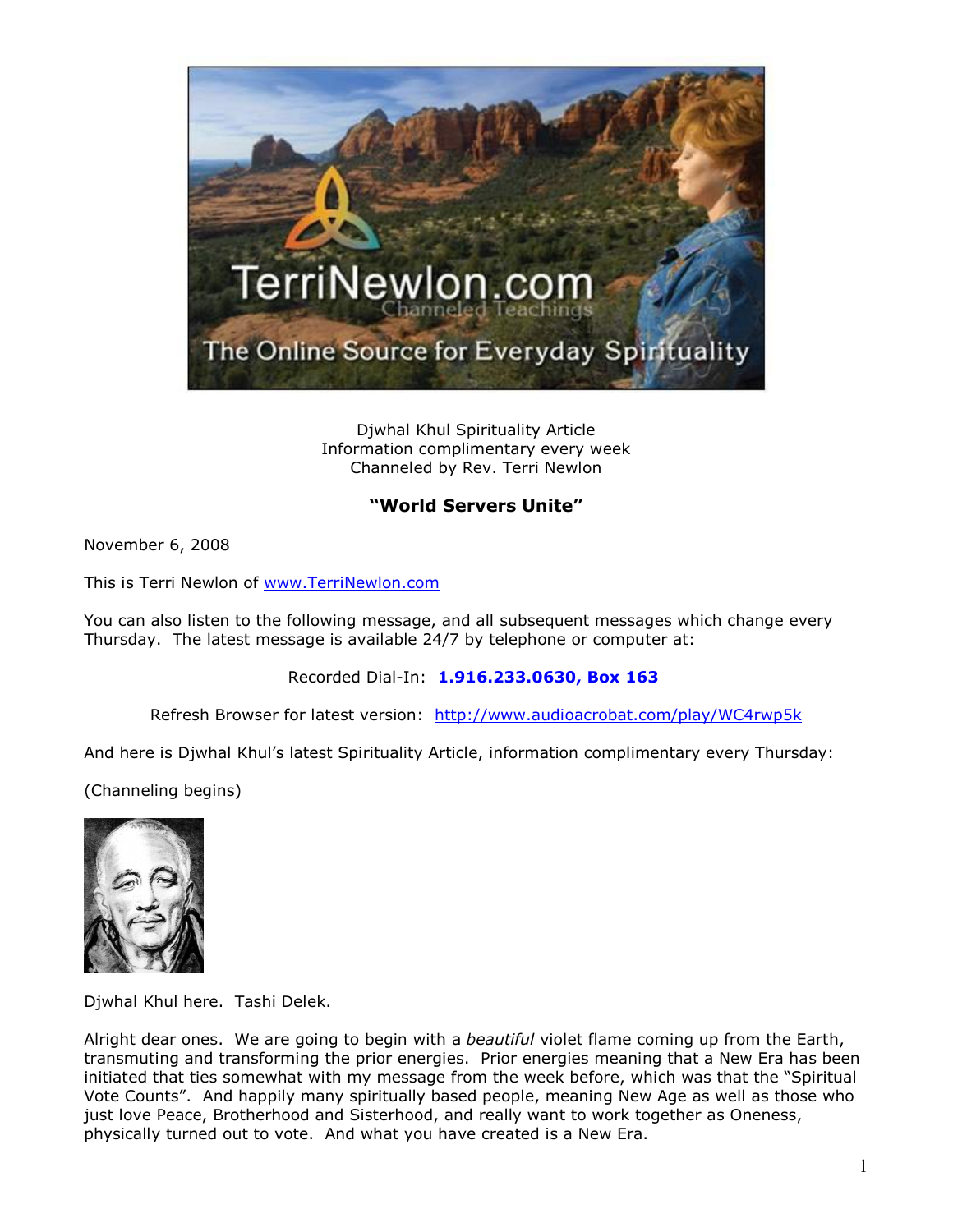So now our focus here is transmuting or transforming the very end of that old era and making way for the new. And then we also want to smooth out the energy so that groups begin to work together well, rather than you know, in fighting and one group working against another group, etc. So we are looking for that unification, sometimes I term it very simply, World Servers Unite.

And that uniting can look any number of ways. It certainly is a preservation of the individuality, which is a God given presence, and it is also something that I would say is also a synthesis of higher desires, or higher purpose.

So you might take one individual even if they have an abrasive personality or something. Then you take another one who has a very easy going personality. And then you go all the way up into their higher Selves which might be soul or monad consciousness, and ultimately they both want the exact same thing.

So what is happening within Humanity is World Servers Unite for World Peace. Everything is being elevated upward toward that synthesis of "We all want the same thing. We all want Divine Love. We all want to coexist peacefully and take very good care of our planet."

So this is the marker of a New Era that says "We are ready for this now."

Now, while I am on that topic, I would include prayers for safekeeping of those who will bring about the change, keeping in mind that historically, change has not usually been welcomed. You know, even when "The world is round versus flat", change was not welcomed. It was met with a great deal of resistance and sometimes punishment and death. So what we want to do is focus on those who bring about the change at any level. It might just be someone in the neighborhood or a particular law maker or a whole group. Whatever it is, pray that those people are kept safe as they Unite in World Service.

Alright. I want to also remind you we have just had Neptune going direct, we are about to have Pluto go direct, and we are going to be working with some very intensive energies in the month of November because of those two occurrences. But the major one would be November 26, Pluto going direct in Capricorn.

Personally, this is a time to say within your own consciousness, "What old lesson have I not yet finished?" or "What fear do I have remaining that still lets in the door a little bit maybe for me to be victimized or to feel wounded or in any way that is not aligned within my Divine Self.

This is the last little bit of opportunity to clean up that little bit of Pluto lesson.

So keep your spirits high. If a little bit of depression or a little bit of "Oh why bother?" starts coming in, I want you to re-attune and go to the rest of the World Servers. Unite with them energetically and get that booster shot. You know like "Oh yes, I am renewed now. I remember we are all here for a certain plan unfolding and we are working together. It's not just certain other people doing it. I am involved too and I've got my second wind now and I can move forward."

I offer many words of encouragement for all of the Lightworkers now, and congratulations for hanging in there for this long. This particular turning point is quite a big marker in history.

Now your work is -- stay united energetically and keep protection around those who create change, including yourself, and keep moving forward.

All right dear ones. As always, thank you and my love to you.

Djwhal Khul